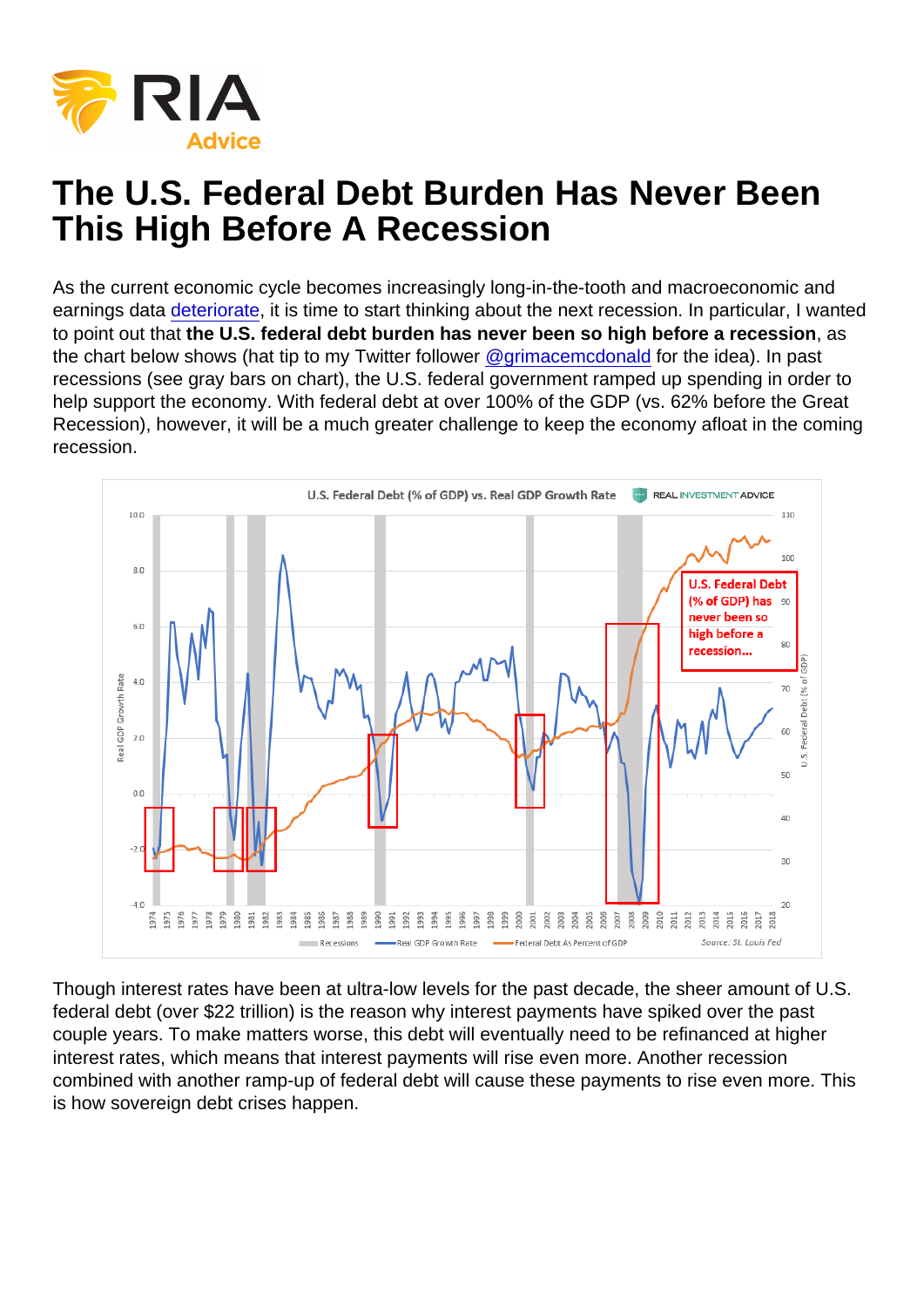Think another U.S. recession is unlikely any time soon? As Lance Roberts has [been saying](https://realinvestmentadvice.com/recession-risks-are-likely-higher-than-you-think/), the odds are much higher than most people think. For example, the extremely accurate New York Federal Reserve recession indicator is now at its highest level since 2008:

Though the stock market has been rallying in the face of deteriorating data, now is not the time for complacency. In [my view](https://twitter.com/TheBubbleBubble/status/1102977213966811137), the fact that the stock market has been rallying for the past two months is a sign of an extremely unhealthy market in which the Fed/central banks are panicking and doing whatever they can to prop it up as recession odds increase.